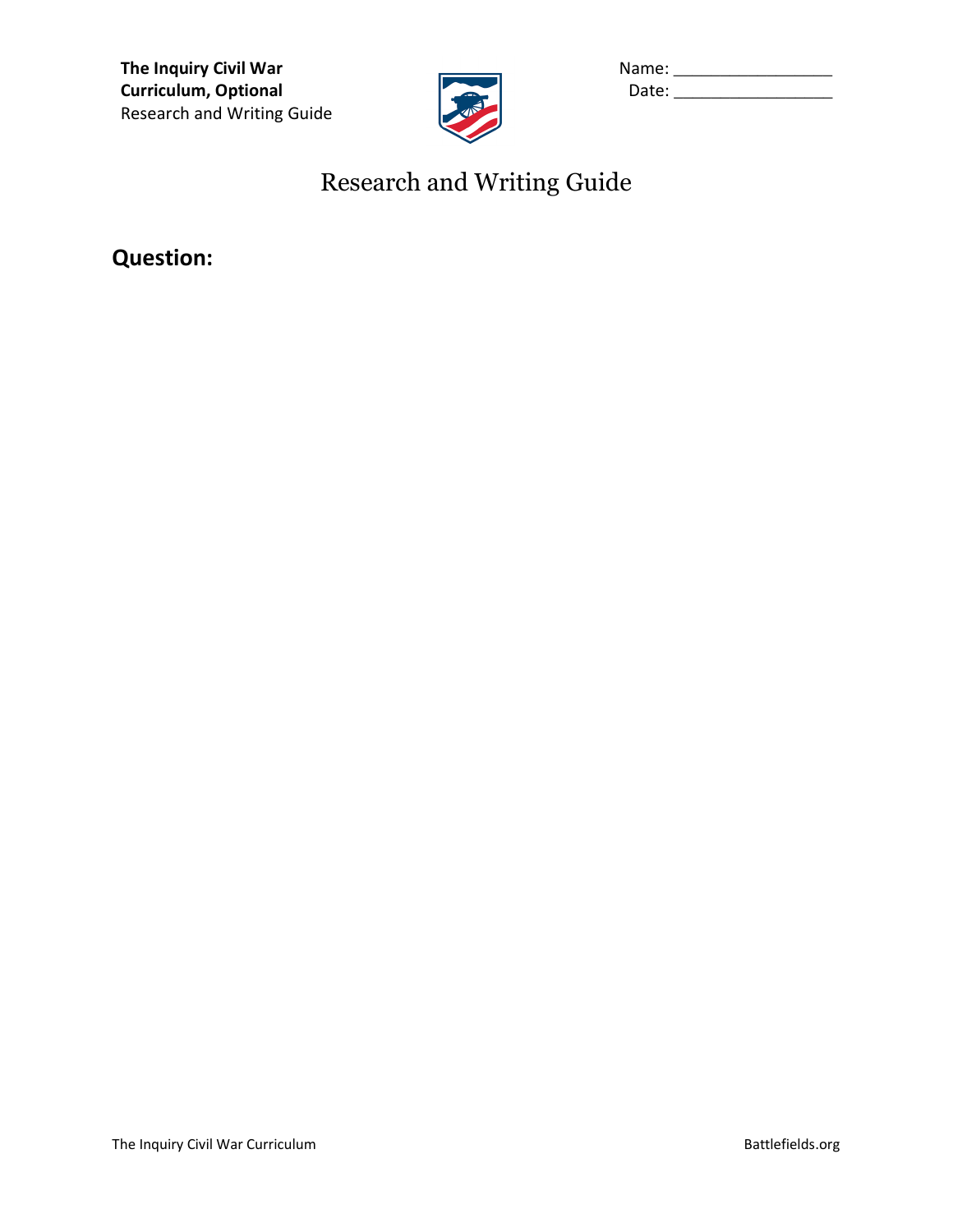Welcome to your research project. It sounds daunting, but really, it can be a big project or small project. Research is simply finding information to make an argument that supports your answer.

For a written research project, you are going to have 5 main elements and they will move in phases, but they will also work together at the same time. Once you have gone through each element they will work back and forth to help develop your answer and make a strong argument.

### **5 Elements**

Big Question (Your instructor may provide this) Working Hypothesis Questions Research Storyboarding

### **5 Elements Flowchart**



### **Answer and Argument**

An answer is the final claim you are making; it may be called a thesis. Argument is how you support your claim/answer/thesis.

Example: Question:  $2 + 2 =$ The answer/claim is  $2+2=$ 4. Argument: The reason 2+2  $= 4$  is because when there are two items and two more items are added, I have four items. II plus II equals a total of IIII.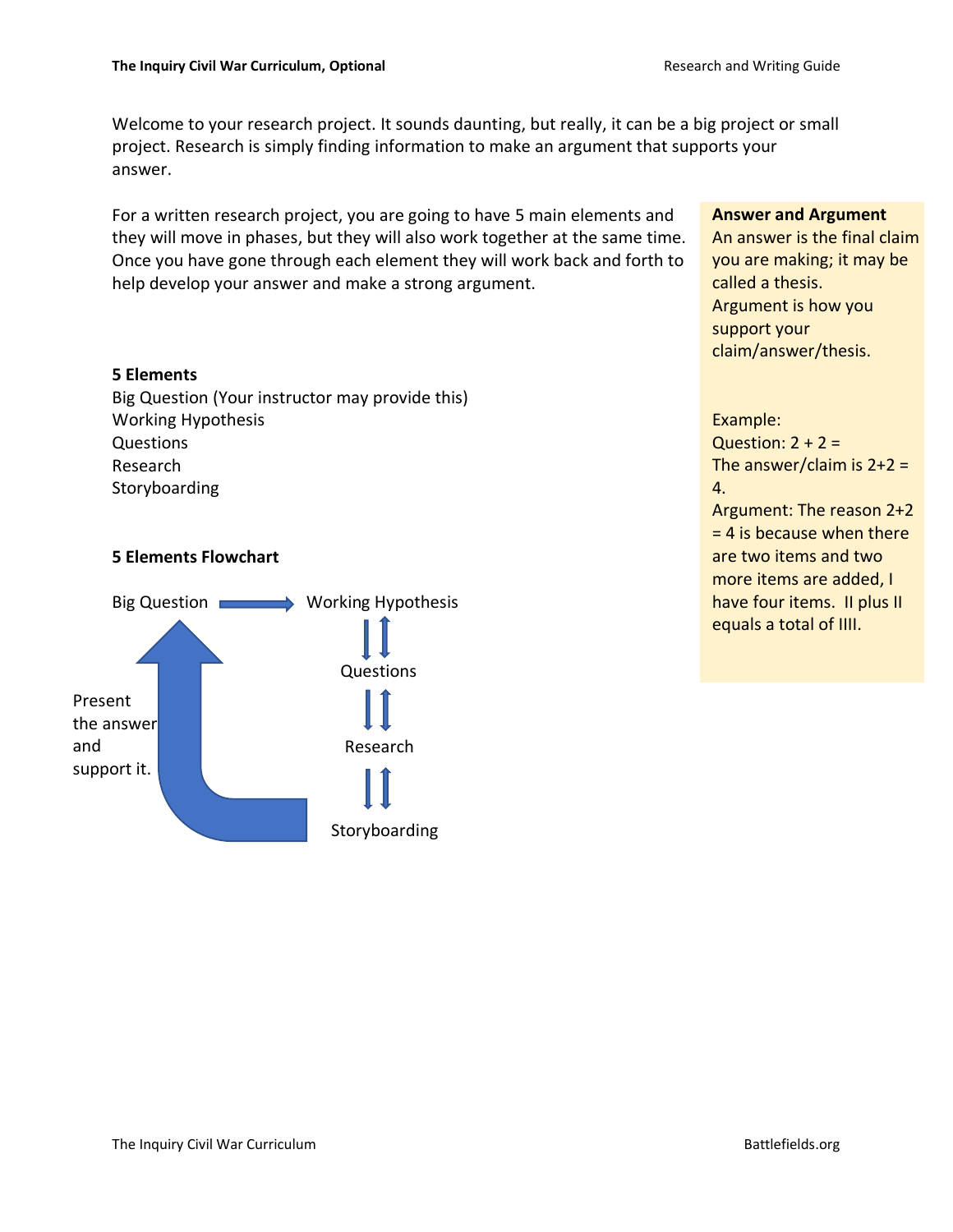# Element 2: Working Hypothesis

A Hypothesis is your best guess to what the answer might be. It can be simple; it just helps guide your research.

Your Hypothesis:

### **What if I'm wrong?**

It's okay if it's ultimately wrong (or just not the answer exactly), it's just your starting point and as you learn more about the topic, you can change your hypothesis. So, no stress! If you had the correct answer at this point, you should be researching something else.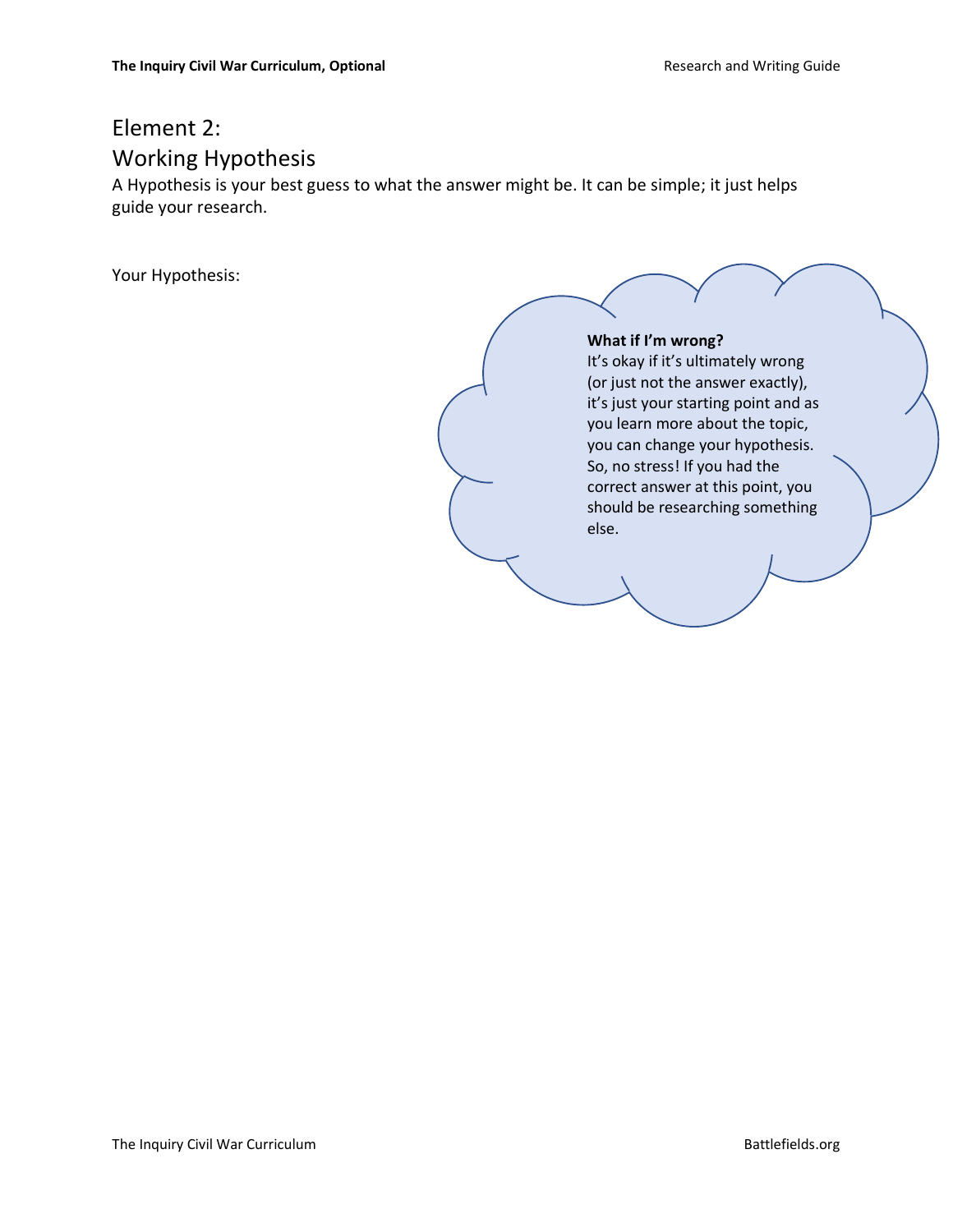# Element 3: Questions

List out questions. Using your inquiry question, prior knowledge, and hypothesis come up with some questions you have.

Questions:

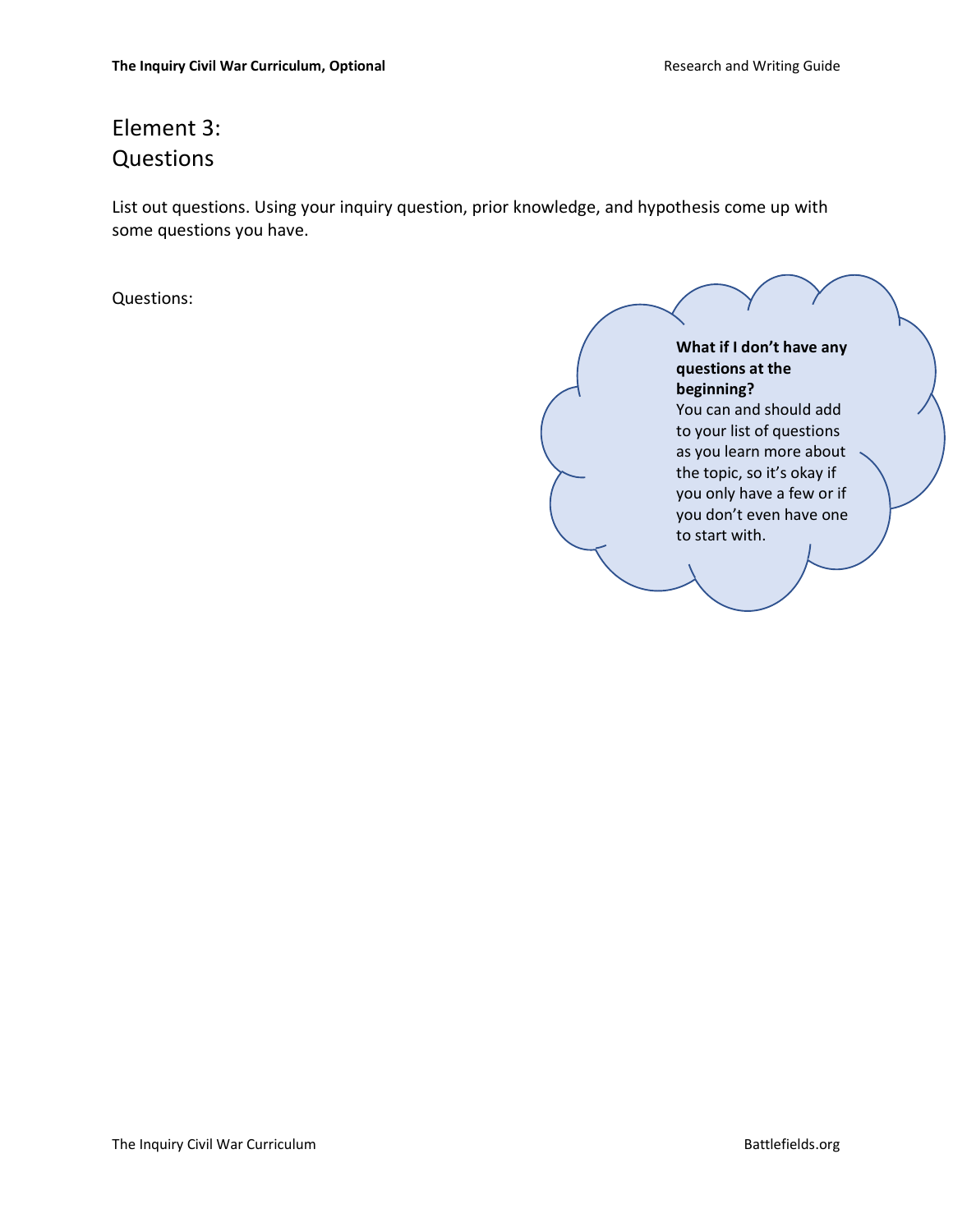## Element 4:

## Research

Research is finding data, primary source materials, and other evidence to answer your questions and ultimately support your argument to the Big Question.

## **What if I know nothing about this topic?**

If historians are very unfamiliar with a topic, they will start with some very basic and general information. This can come from:

- An encyclopedia.
- A book that is a general overview.
- A highly regarded website.
- A visit to a historic site.
- Meeting with someone who is knowledgeable on the topic.
- Watching a documentary.

Just make sure you are aware that this is just the beginning and make sure it's a good source (look for their source material and peer reviews).

> **I have a very general understanding of the topic, but I feel like I still don't know a whole lot.** You may have learned more than you realize. Try writing a few more questions – there are no wrong or stupid questions.

### **Two Types of Sources:**

Secondary Source: Secondary sources are generally scholarly books and articles. A secondary source interprets and analyzes primary sources. These sources are one or more steps removed from the event. Secondary sources may contain pictures, quotes or graphics of primary sources. - Harvard Library [\(https://guides.library.harv](https://guides.library.harvard.edu/HistSciInfo/secondary) [ard.edu/HistSciInfo/second](https://guides.library.harvard.edu/HistSciInfo/secondary) [ary\)](https://guides.library.harvard.edu/HistSciInfo/secondary)

Primary Source: Primary sources provide first-hand testimony or direct evidence concerning a topic under investigation. They are created by witnesses or recorders who experienced the events or conditions being documented. Often these sources are created at the time when the events or conditions are occurring, but primary sources can also include autobiographies, memoirs, and oral histories recorded later. – Harvard Library [\(https://guides.library.harv](https://guides.library.harvard.edu/HistSciInfo/primary) [ard.edu/HistSciInfo/primar](https://guides.library.harvard.edu/HistSciInfo/primary)  $\mathbf{v}$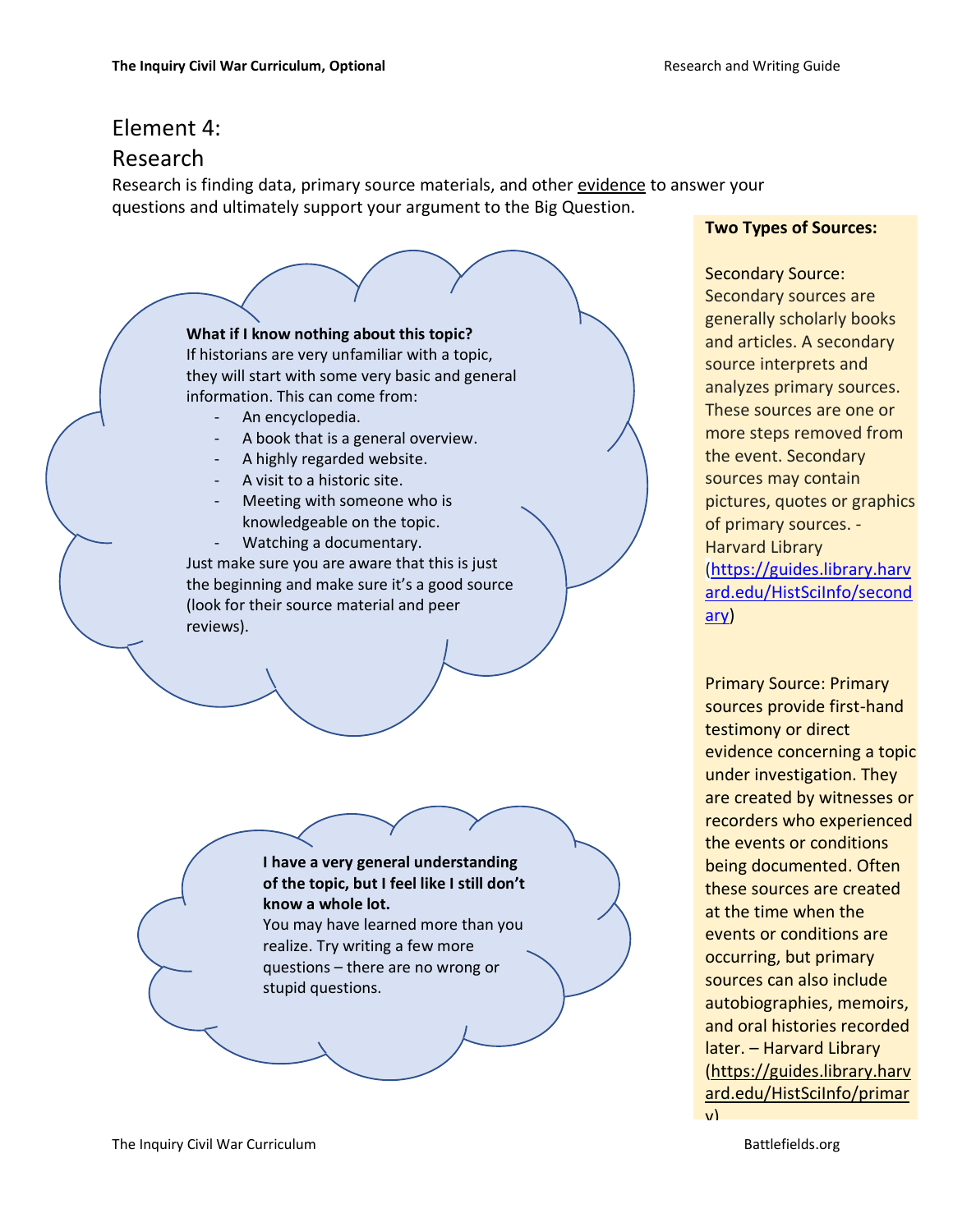#### **How do I find a source?**

If you have started with a secondary source, then the author(s) have listed their sources either in the footnotes or bibliography. If a secondary source mentions your research topic, look into their sources.

Sometimes you can even Google your question or variations of your question. As always, be careful with the source of your answer - look for the author's sources and research the author or organization and see if other sources corroborate the information.

Ask a librarian – it's their job to help people do research.

Many primary source documents have been digitized, so you can find them for free online.

### **Useful Resources List for Primary Sources:**

- Library of Congress
- National Archives
- Museums that focus on your topic, person, or location (they may have both secondary and primary sources on your topic)
- University library collections
- Archives (town and state)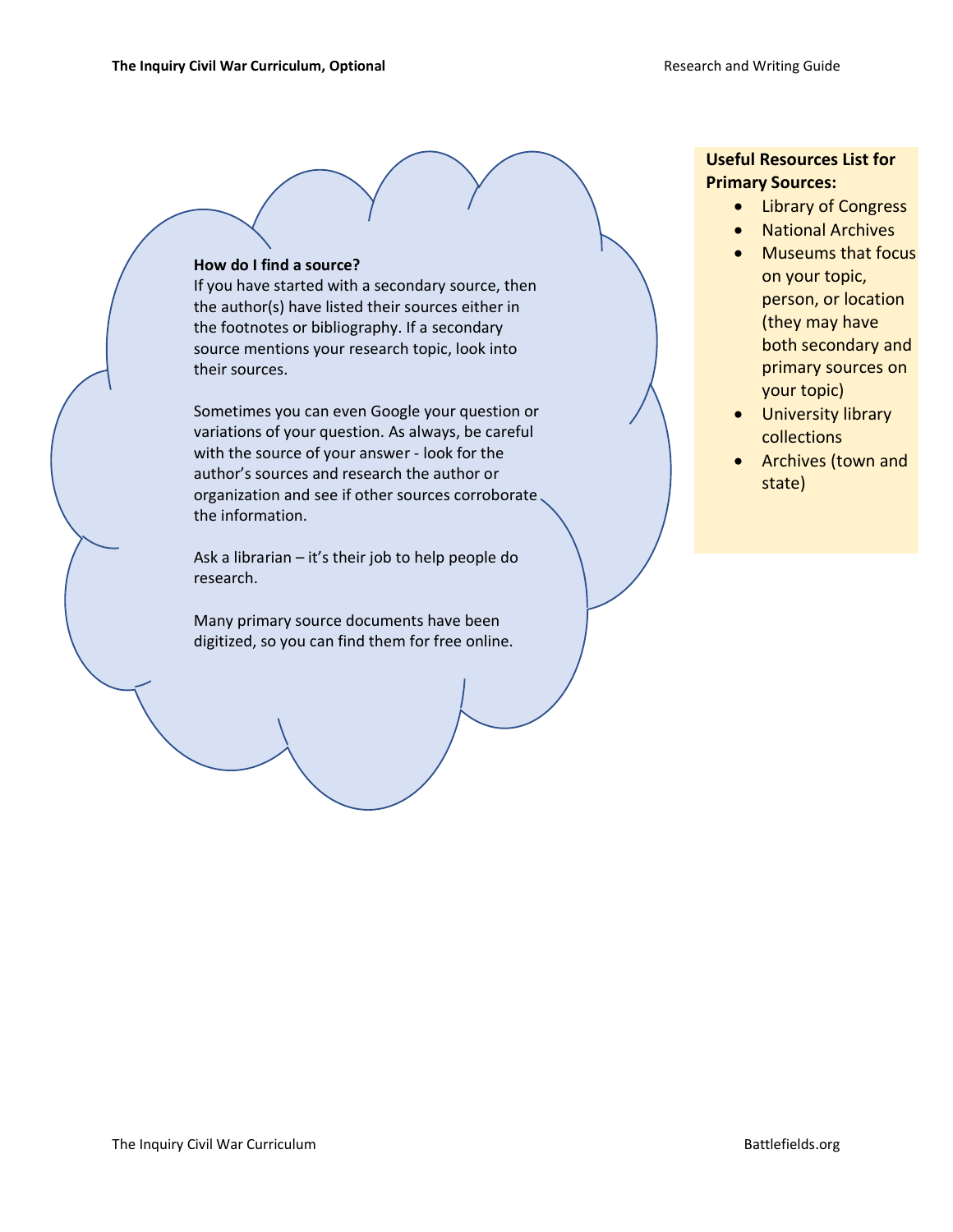## **Organize Your Research**

As you do research create a reference list, this is a list of the resources used in your work. Ask your teacher what style they would like for your citations. APA or Turabian are commonly used.

References: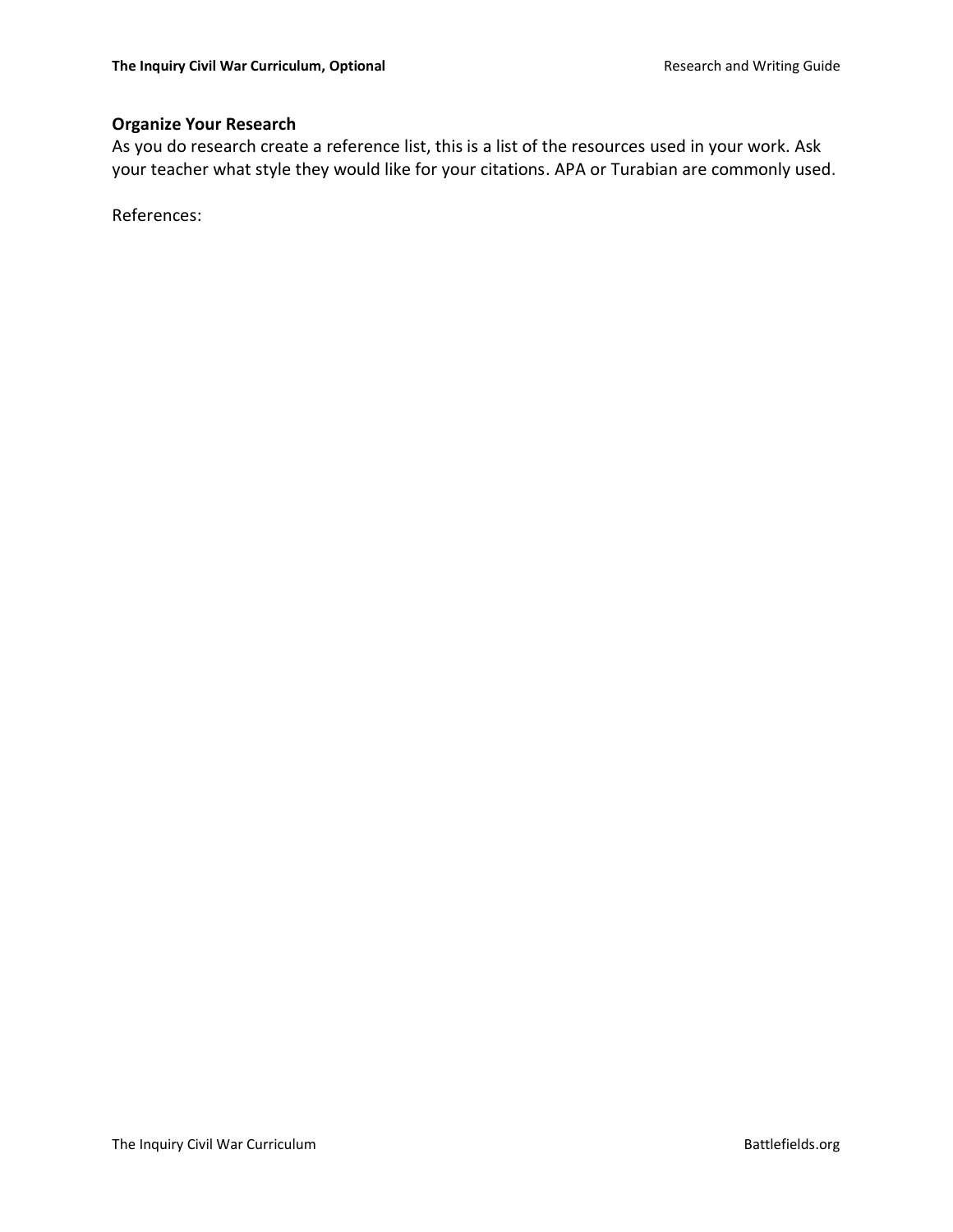## Element 5: **Storyboard**

"A storyboard is like an outline spread over several pages, with lots of space for adding data and ideas as you go." (Turabian 2018, 21)

Provided for you is a storyboard (separate page). Use this to simplify and organize your series of events.

For each box, you can create a page or multiple pages that you can use to write out notes and list sources. If this this a short or small project, you can do your entire storyboard right on the provided graphic organizer.

#### **How do I organize my storyboard?**

Luckily, you are working in the field of history, so your storyboard should be organized chronologically. Almost every topic in history should be organized chronologically to show how events happened, even if they are spread over very long stretches of time.

When you put something on your storyboard, identify the source, put the author's name, date of publication and page number next to what you have written. The source info in detail will be in your bibliography. Now, when you write your full paper or give your presentation, you will have all of the arguments you want to make and your supporting source in your storyboard.

For information on how to cite the American Battlefield Trust see: [https://www.battlefields.org/learn/articles/how-cite-american-battlefield](https://www.battlefields.org/learn/articles/how-cite-american-battlefield-trust?search=how+to+cite)[trust?search=how+to+cite](https://www.battlefields.org/learn/articles/how-cite-american-battlefield-trust?search=how+to+cite)

For more details on the research and writing process see: Turabian, Kate L. 2018. *A Manual for Writers of Research Papers, Theses, and Dissertations: Chicago Style for Students and Researchers*. 9th ed. Chicago: University of Chicago Press.